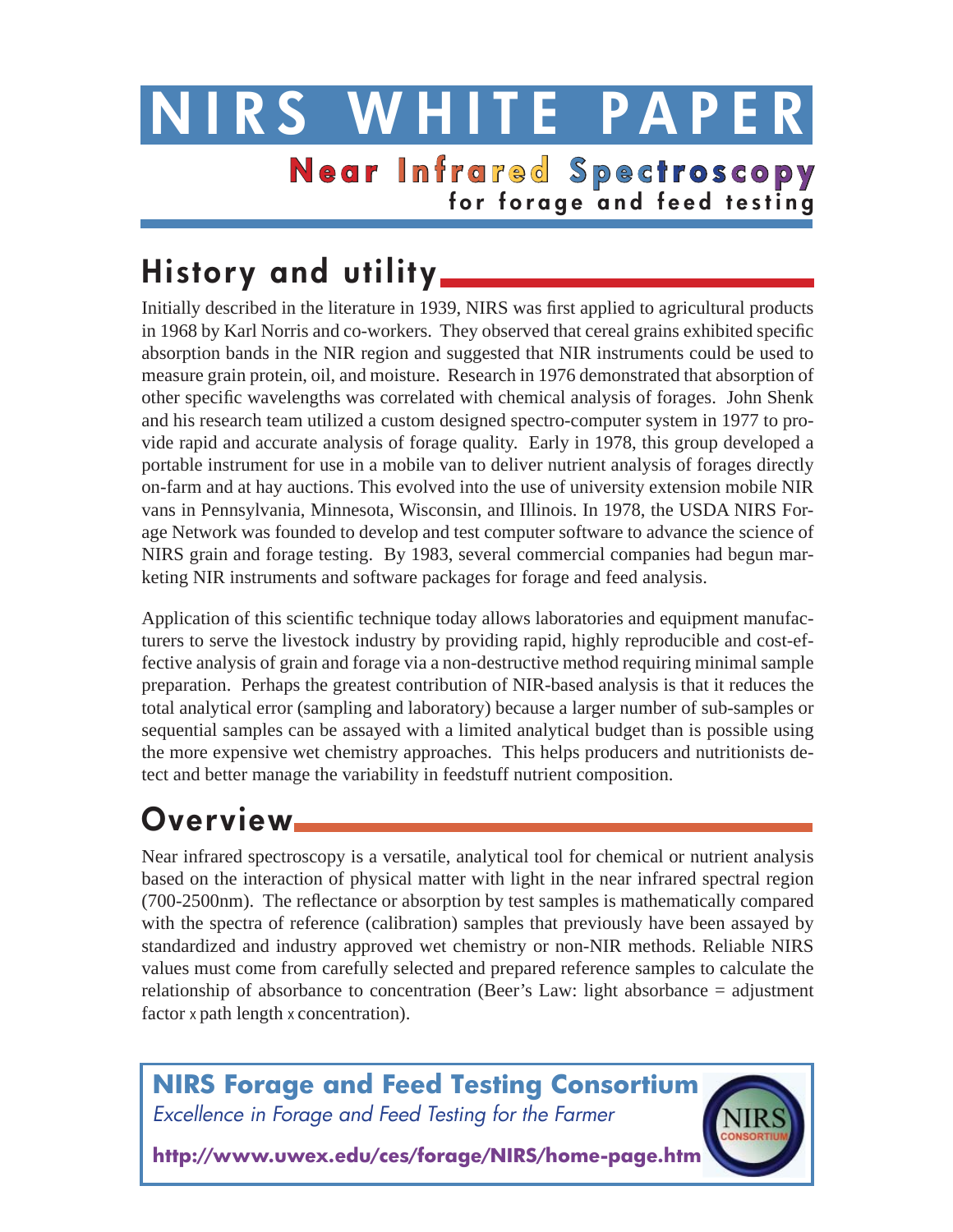Specialized computer software (chemometrics) use mathematical relationship to combine the NIR spectra and accompanying reference chemistry to generate a NIR "predictive model" used to predict composition of the test samples. In robust NIR calibrations, these predictive models are based on hundreds-to-thousands of identity-preserved samples for which researchers have chemical or physical analyses based on reliable reference methods.

Because it is a comparative analytical method, NIRS is a secondary, or indirect method based on regression against a primary or reference method. Consequently, a NIR prediction can never be more accurate than the primary reference method. Every reference method has limits to its applicability and associated error. These limitations and errors must be understood and quantified to decide what degree of analytical error should be attributed to the NIRS prediction model versus the reference chemistry.

## **Converting light into analytical results**

The electromagnetic spectrum consists of many different types of radiation including X-rays, ultraviolet (200-380nm), visible light (380-780nm), infrared (700-2500nm), and microwaves.

Monochromatic light produced by a NIR instrument can interact with finely ground plant material in a number of ways including as reflection, refraction, absorption and diffraction. Molecules become "excited" and absorb specific amounts of radiation of specific wavelengths. Spectroscopy is possible because molecules react the same way each time they are exposed to the same radiation.

Measurements by NIRS procedures are sensitive to the physical properties of the sample which affect the transmission and reflectance of light. Included among these properties are the physical shape and grind size of the sample particles, independent of whether the means of sample presentation is a ring cup, optical quartz Petri dish, or a natural product cell that uses fresh, undried, unground samples.

In the early 1950's, it became apparent that hydrogen bonding with carbon, nitrogen or oxygen caused stretching, bending, or deformation vibrations responsible for absorption bands in the NIR region. NIR absorption bands are produced when NIR radiation at specific frequencies (wavelengths) resonates at the same frequency as a molecular bond in the test sample. This allows association of a specific wavelength (e.g.  $2500$ nm) with a specific chemical bond vibration (e.g. C-H stretch, C-C and C-O-C stretch) generating a specific spectra that in turn is related to concentration of a specific feed component (e.g. starch). Spectra are clearest for samples with few infrared active bonds and a high purity. More complex molecular structures lead to additional absorption bands and more complex spectra. NIR instruments are much less sensitive in quantifying individual inorganic elements (e.g., calcium, phosphorus or magnesium) or mixtures (e.g., ash) because they are measuring the influence of these "contaminating materials" on the covalent bonds.

In Figure 1, the x-axis displays the wavelengths of light (700-2500nm) being monitored by the instrument. The y-axis displays a typical reflectance instrument response in mathematical terms ( $log (1/R)$ ). The wavy line represents the spectra ("fingerprint") of an individual sample.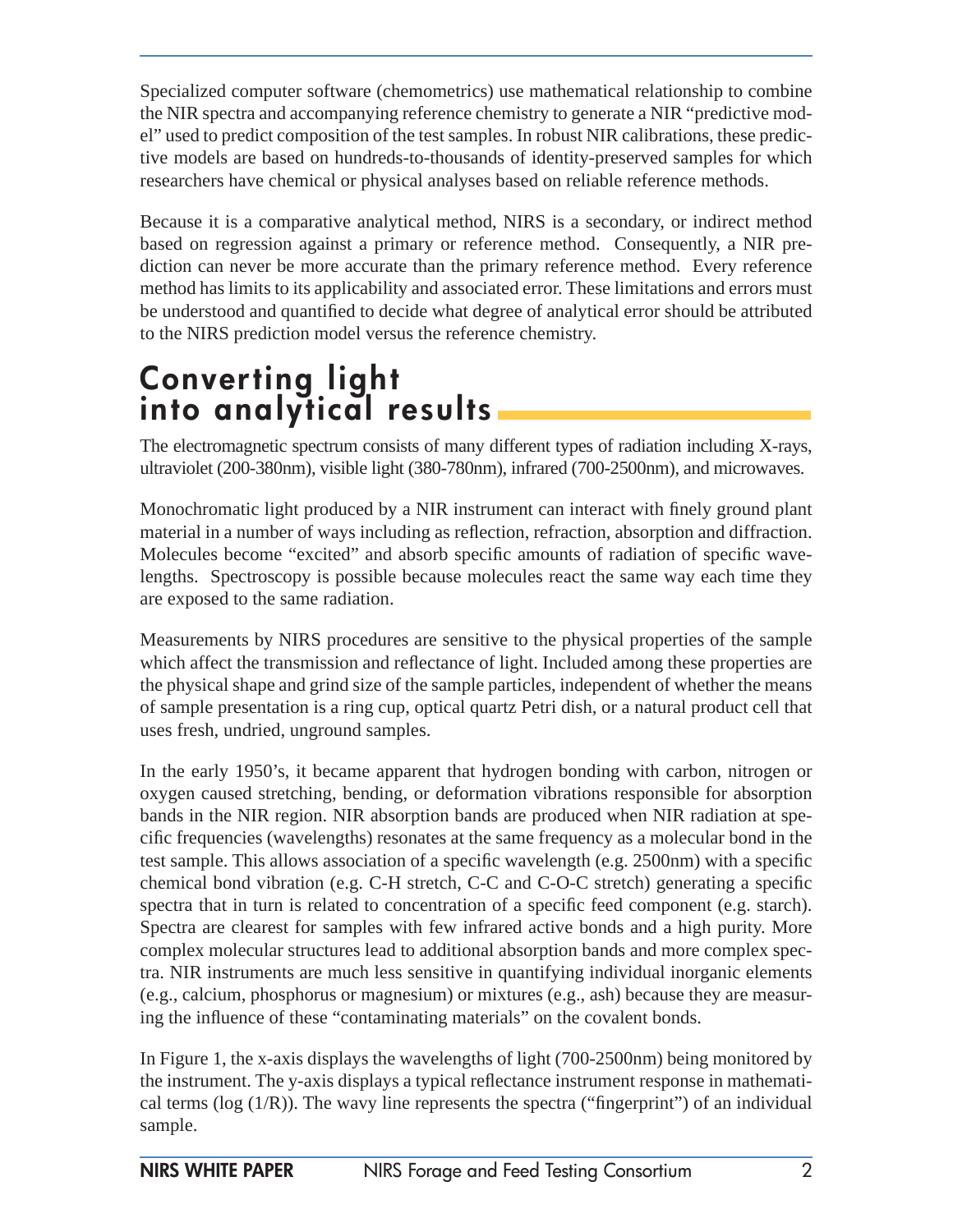

## **Reference analysis and generation of spectra**

The individual laboratory or consortium that develops prediction models uses software packages to perform the mathematical calculations necessary to associate the NIR spectra of reference samples with the chemical or nutrient composition of those reference samples. This mathematical process is called "chemometrics." The mathematical equations developed are termed "prediction models," although they are also called "calibrations."

For the highest precision, the prediction model for each trait within each agricultural commodity must be unique. Separate prediction models are required, one for each individual analyte (e.g., dry matter, starch, fat and protein) within specific products (e.g., corn grain, dried corn distillers grains). In addition, modification of a product (e.g., extraction of oil from dried distillers grains) may require development of a new prediction model for a given trait. Although more robust prediction models might be used across a variety of feedstuffs, precision and accuracy will not be as great as prediction models developed with specific and uniform feeds or commodities. Lastly, if prediction models are shared among laboratories, methods for preparing the reference samples for scanning must be fully described and strictly followed by all laboratories.

Because NIR is non-destructive, the calibration sample set is typically scanned with a NIR instrument followed by analysis with the reference methods. Integral to the development of a robust NIRS prediction model is a thorough understanding of the sources of error and minimization of those errors. As a result, it is desirable to have multiple replicates of the sample analyzed by the reference method and also packed and scanned multiple times with the NIR instrument.

The calibration sample set must be developed and assayed adhering strictly to standard laboratory practices. If the calibration set is being developed for a dried, ground sample NIR instrument, then drying conditions must be standardized and the nutrient being measured must be tolerant of the chosen conditions. Specifications employed to prepare the calibration set for analysis must be recorded because those conditions will become the standard method for preparing potentially thousands of samples used in future NIR assays. Sample preparation procedures should not be mixed. For example, NIR spectra for samples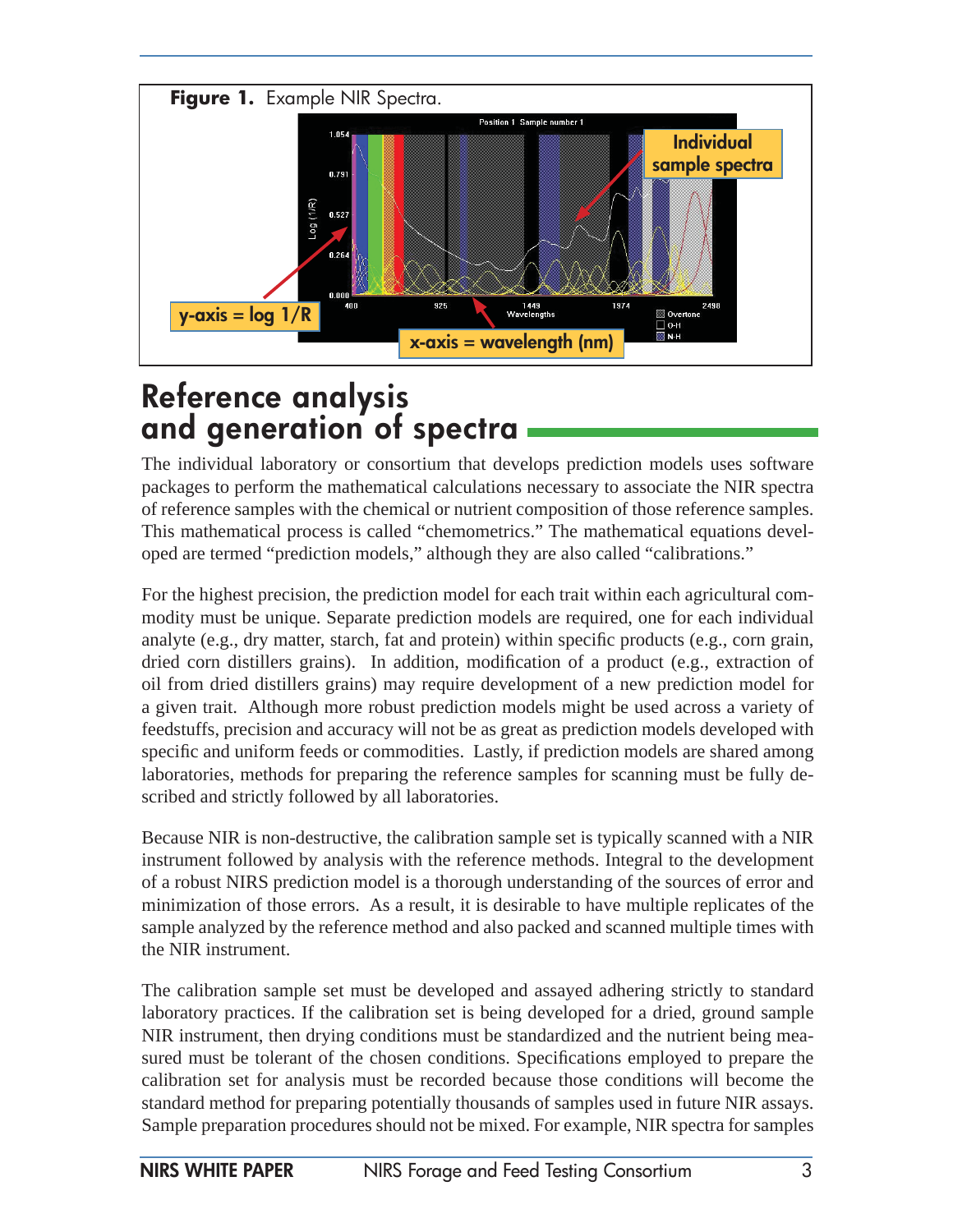dried in a microwave will differ from that of samples dried in a force-draft oven. Independently, the two drying methods may produce satisfactory calibrations and analyses; but when mixed, incompatibility may introduce errors in the prediction model that cannot be overcome. Because differences in methods for sample preparation are not detected simply by re-scanning the reference samples, new check samples should be assayed frequently by wet chemical analysis to assure that sample preparation methods have not changed from those that were used initially to develop the prediction model.

The reference samples assayed by wet chemistry procedures should be assayed following recommended and standardized analytical procedures reviewed by organizations such as Association of Official Analytical Chemists (AOAC International) or American Association of Cereal Chemists (AACC). The consistency of results among, and within, laboratories from such procedures are characterized by small errors among replicated measurements of the same sample. Further, the reference analyses should be performed in a laboratory that is Grade B or higher in the laboratory performance check sample program of the National Forage Testing Association (NFTA). When a particular analytical methodology may not exist (e.g. for prediction of ethanol yield from corn fermentation), laboratories can develop an entirely new reference method. In general, if the reference laboratory follows AOAC procedures and if the laboratory has a high NFTA performance mark, reference values should be both precise and accurate.

Small particle size for NIR scanning is desirable in order to provide a broad uniform surface for scanning (fewer spectral artifacts) and to minimize variation among the sub-samples selected for scanning. Spectra are quite sensitive to differences in particle size and shape. As a direct result, consistent sample grinding is critical. Compared to grinders that use knives, a grinder that uses abrasion results in differences in particle size and shape. Samples first ground with a knife-type grinder may be passed through an abrasive grinder for final reduction in particle size. With either type of grinder, screens must be in good condition and knives must be sharp. Moisture content of the sample also can alter particle size and should be standardized. One of the largest sources of error in NIR predictions between labs that use the same calibration is a result of differences in sample preparation.

## **Developing NIR prediction models**

One key component of the NIR prediction model is the size and nature of the population of samples covered by the reference method which will be scanned by the NIRS instrument. The sample population should represent the full diversity of plant materials to be scanned. For instance, if the goal is to develop a prediction model for nutrients in corn grain, relevant samples of corn from diverse genetic and environmental backgrounds need to be included in the reference population and assayed by the reference method. If the plant material of interest is only yellow dent corn, Indian maize need not be included in the reference set. Yet, samples of yellow dent corn of diverse germplasm and growing locations/conditions are needed so that the reference sample set fully represents the diversity of the samples to be assayed by NIRS procedures.

To conserve resources, two procedures are used to reduce the number of samples in the diverse reference population. The first is based on the range of values to be measured by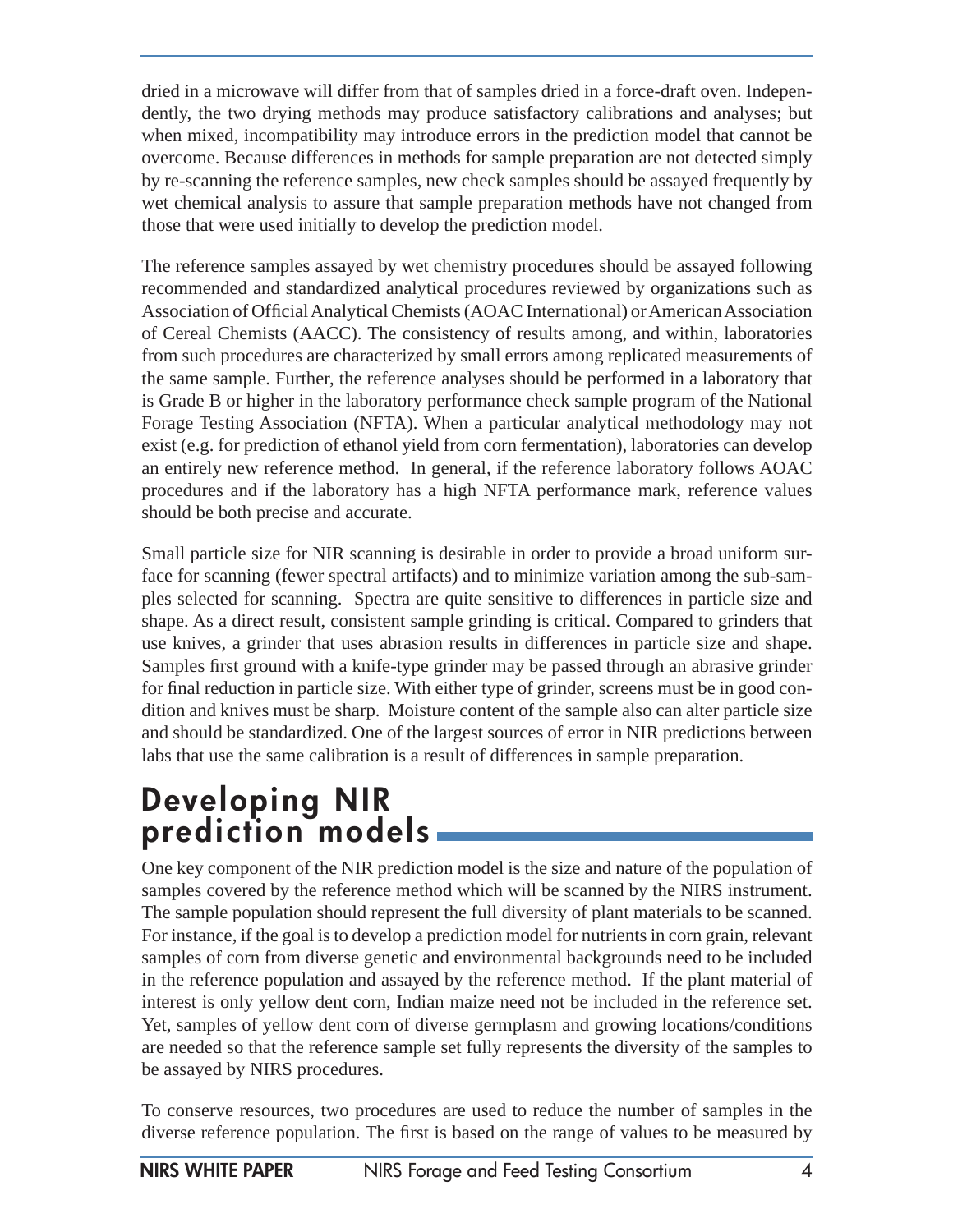the reference method and the second is based on NIR spectral properties of the population. If the range of reference values in yellow dent corn is 10 to 50 units, then the reference samples included in the set to devise the prediction model must be able to measure that range and the diverse, representative population must span that full 40-unit range. Likewise, NIR spectral properties can be employed to select a diverse reference population. By both procedures, the goal of the sample selection process is to select samples (called the calibration samples or the calibration library) that fully cover all of the expected diversity with minimal redundant information. Extrapolation outside the range of the reference samples is not recommended since accuracy of prediction becomes suspect.

Numerous samples should be scanned by NIR and assayed by wet chemistry procedures to obtain good calibration statistics. A "proof-of-concept" model will utilize 50 to 60 samples. Fully developed prediction models can be built from no fewer than 80-100 samples; however, this number can be greater (1,000's) depending upon the error terms associated with each analyte. The final number of samples required is dependent upon the analytical and spectral diversity within the reference samples selected for developing the prediction model.

The largest source of error in determining the nutritional or chemical composition of a large batch of feed is obtaining a representative sample from the original source. The original source can be a field plot, a silo, a bale, a truckload or or a trainload of feed. Samples submitted for analysis typically range from 1 to 5 pounds. Therefore, the process used to collect this sample must not bias its nutrient composition. From a silo of corn silage, a sample that contains either more or fewer kernels than present in the original silage will give analytical results that are biased. From a hay lot, a cored sample that contains either more or fewer leaves than stems represented in the lot will bias results. Similarly, reference samples assayed by wet chemistry procedures must be representative of the samples to be scanned, and the samples being scanned must represent the samples received for scanning. These limitations make sub-sampling and sample splitting critical for all types of chemical analysis.

For developing reliable NIRS prediction models and valid results, laboratories must:

- 1. minimize sources of error in the entire process;
- 2. obtain values for reference samples using analytical methods that have high precision and accuracy;
- 3. standardize sample preparation and analytical procedures;
- 4. standardize the NIRS instrument;
- 5. use advanced regression methods like partial least square (PLS) or artificial neural network (ANN) to obtain accurate, predictive spectral information;
- 6. perform routine instrument maintenance;
- 7. analyze only samples representative of the original population;
- 8. obtain routine diagnostics of all associated instruments and undergo yearly prediction model (calibration) updates.

## **NIR instruments**

NIR instruments can be used to analyze gases, liquids (clear and turbid), slurries, pastes and solids. NIR instruments differ in orientation of the sample to the detector and by the type of detector. By orientation, NIR instruments are of two main types: reflectance and transmittance. For a reflectance NIR instrument, the detector is located on the same side of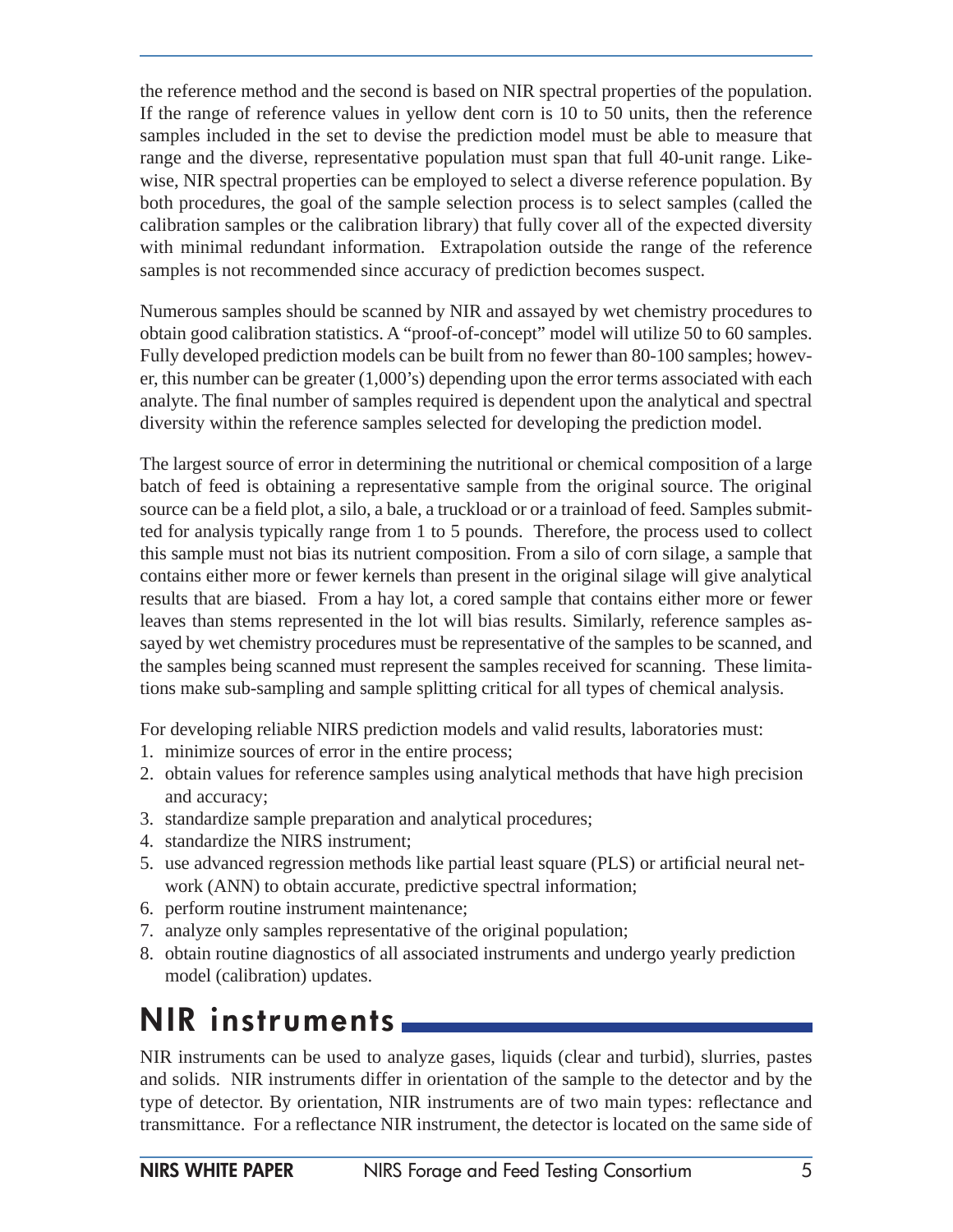the sample as the light source so the NIR light is reflected off of the sample. For transmission instruments, the detector is placed on the opposite side of the sample from the light source so the light is transmitted through the sample (Figure 2).



Detectors consist of two types: monochrometer and diode array. With a monochrometer, a grating or prism reflects the NIR light, one wavelength at a time, from the sample to a sensor. The sensor converts this spectrum into a signal that is processed by mathematical models to produce the analytical result. In a diode array instrument, a bundle of optical fibers sends light to a sensor that is composed of an array of diodes, each tuned to a specific wavelength. Information from each diode is then processed by mathematical models to produce analytical results.

Sample preparation and presentation to the NIR instrument varies widely. Though dried, finely ground samples are often employed, whole grains or fresh, unground samples also can be scanned. Instruments can be stationary in a laboratory or mobile (e.g. on a silage chopper).

## **Statistics for evaluating NIR performance**

NIR spectroscopists often use the term "robustness" or "goodness of fit" when discussing prediction models (calibrations). Error evaluation is paramount to NIR quality assurance and typically utilizes the following statistics:

### **1. Number of samples in the calibration set (N)**

Influenced by the natural variation in the trait of interest. The narrower the range, the more difficult it is to detect differences. Typically 80-100 samples are required for developing an initial calibration with up to multiple-hundreds of samples in a "mature" calibration.

### **2. Standard error of calibration (SEC)**

Defines how well the NIRS prediction model predicts the reference values (calibration sample set) that were used to build the model. Low SEC values are desired. For example, if the reference value is 30 and the SEC is 3, this means 66.7% of the NIR predicted values should fall within the range of 27 to 33.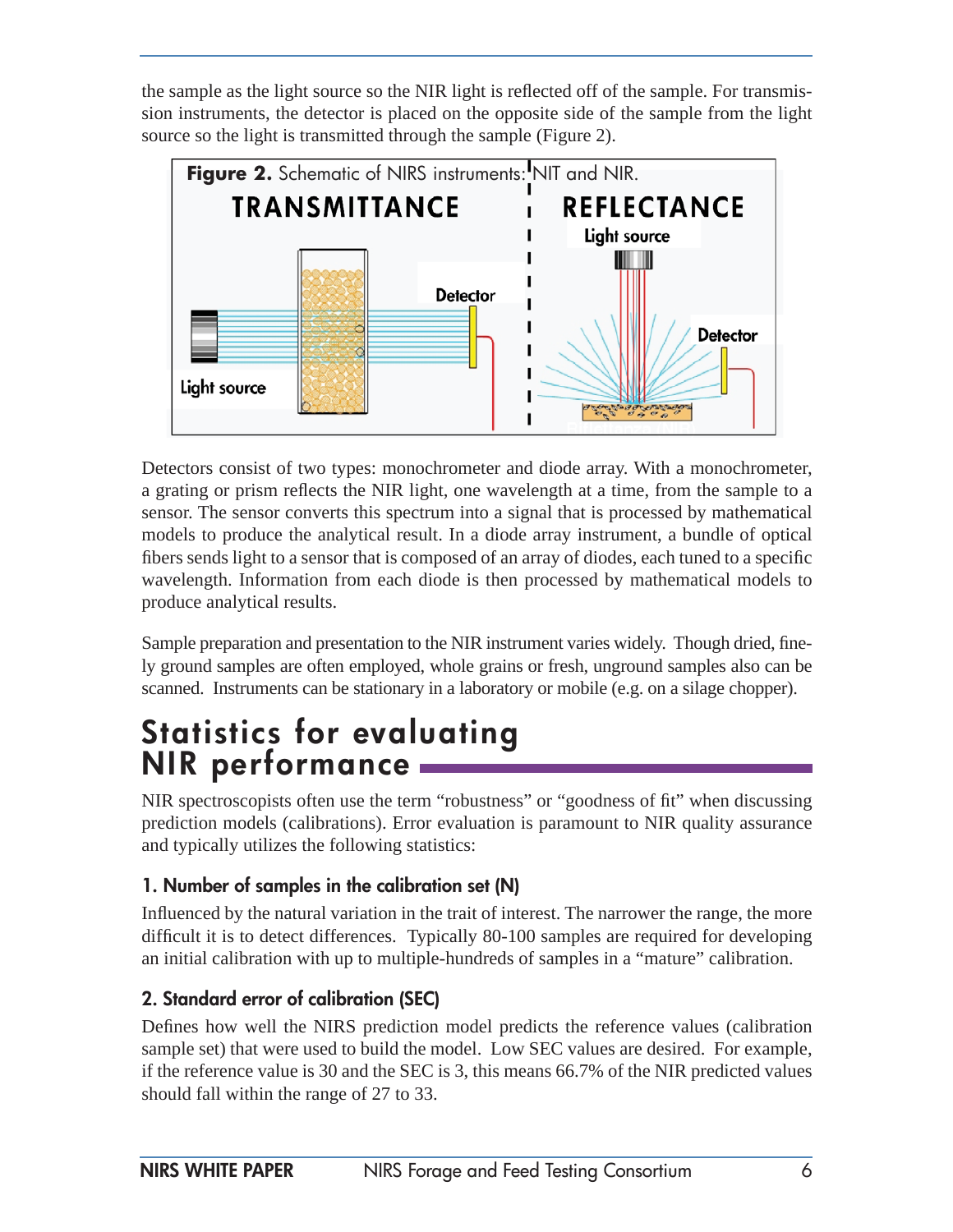#### **3. Standard error of prediction (SEP)**

Defines how well the NIRS prediction model predicts values for an independent (validation ) sample set. Low SEP values are desired.

### **4. Standard error of cross validation (SECV)**

An index of how well the prediction model predicts the reference values in the calibration set when samples are selectively removed from the calibration process. Low SECV values are desired. SECV should closely mirror SEC. Values that differ significantly indicate that the prediction model is weak.

#### **5. Relative prediction deviation (RPD)**

The relationship between the SD of the entire population divided by the SEC. This is sometimes referred to as "relative percent difference" in the older literature. High RPD values are desired. For example, if the SD of the calibration population is 9 and the SEC is 3; then  $RPD = 9/3 = 3$ . RPD values of 2.0-3.0 allow for adequate screening. Values between 3.0-5.0 allow for improved separation. Values exceeding 5.0 indicate that the prediction model is almost perfect.

#### **6. Regression coefficient (R<sup>2</sup> or RSQ)**

The best fit line when predicted values are plotted against the associated reference values. High  $\mathbb{R}^2$  values are desired. An  $\mathbb{R}^2$  of 1.0 means 100% of the analyte variance is explained by the prediction equation.

#### **7. Standard deviation (or error) of the reference assay (SD)**

Determined from replicate analysis of reference samples. Low SD values are desired. The error of the reference method depends upon the chemical method being employed. To characterize reference methods, specific categories (loose, moderate and tight) can be used. Digestibility with an SD of about 2 units is an example of a loose fit. Neutral detergent fiber (NDF) as a percentage of dry matter with a value of 1 to 1.5 is an example of a moderate fit. Crude protein as a percentage of dry matter with an SD of 0.3 to 0.5 is an example of a tight fit. When the reference method is imprecise, the precision of predicting composition of unknown samples also will be imprecise. This also will be reflected as greater NIR SEP and lower  $R^2$  values.

Table 1 illustrates a sliding scale of how "robustness" or "goodness of fit" of an NIRS prediction model varies with the SD of the reference method, with the categories that describe the goodness of fit of the prediction models being favorable, moderately favorable, and unfavorable.

| Goodness of Fit      | <b>SEP</b>       | $\mathbb{R}^2$ | <b>SD</b> reference<br>method |
|----------------------|------------------|----------------|-------------------------------|
| ' Favorable          | $SEP \approx SD$ | > 0.95         | $0.3$ to $0.5$                |
| Moderately Favorable | $SFP = 2 * SD$   | > 0.90         | 1 to 1.5                      |
| Unfavorable          | $SEP = 3 * SD$   | < 0.80         | $2$ to $3$                    |

**Table 1.** Goodness of Fit: NIRS prediction model versus Reference Method.